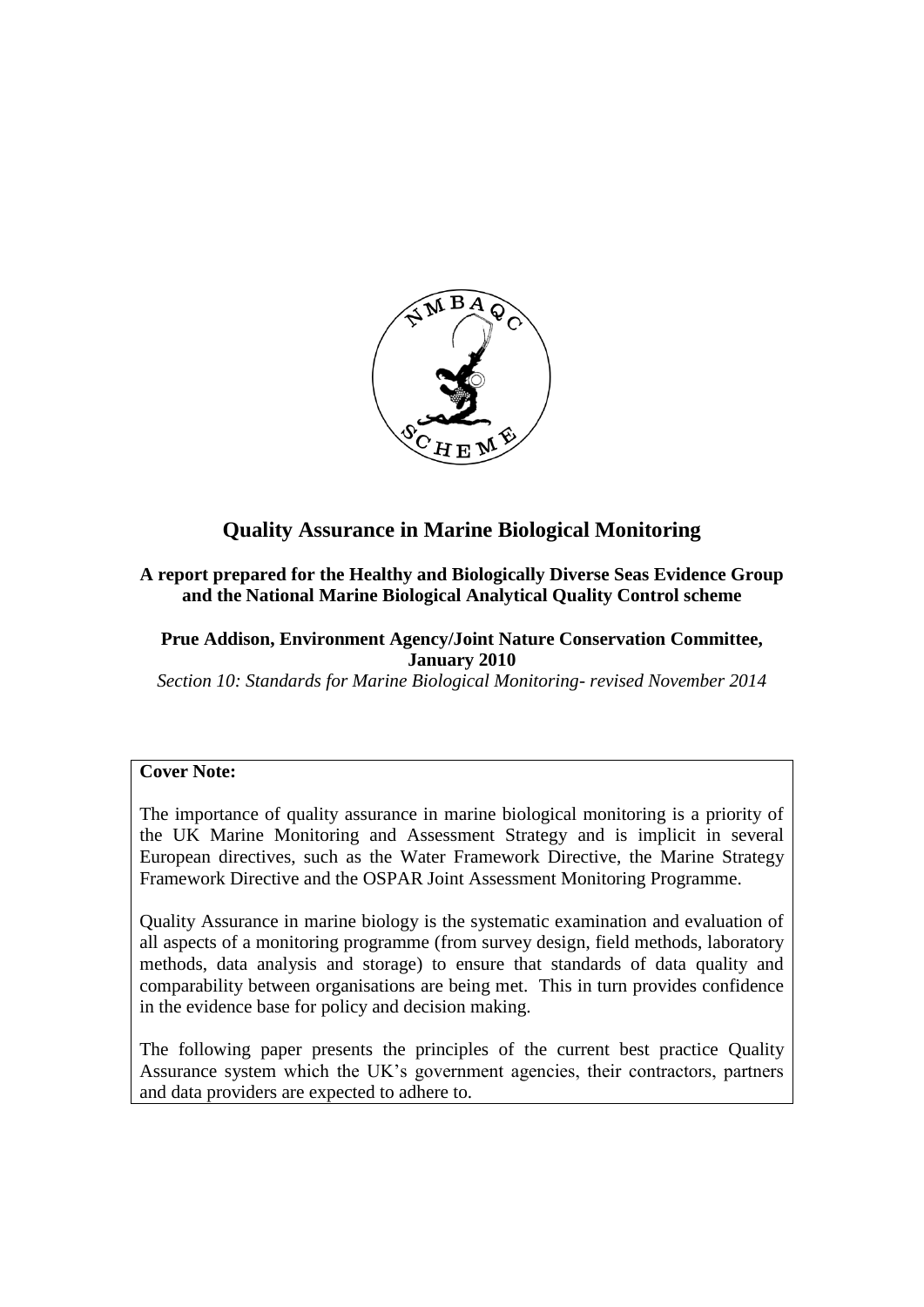### **1 Documentation**

The following types of documentation are expected for an organisation undertaking any type of marine biological monitoring:

### 1.1 Standard Operating Procedure

Standard Operating Procedure(s) (SOP) should be produced/adopted for all monitoring methods which an organisation is engaged in. In order to ensure that all aspects of Quality Assurance have been met for a particular monitoring method, a SOP should include:

- 1. A clear statement of the qualitative and quantitative goals of the monitoring programme, which demonstrates that the specified methods are fit for purpose.
- 2. Methodological details of all steps performed in a monitoring programme, including all monitoring methods (e.g. both field and laboratory aspects), details of equipment/instruments used and their calibration and maintenance schedule.
- 3. Details of the procedures related to the generation, analysis and archiving of data.
- 4. The quality assurance system in place.

### 1.2 Quality Manual

A Quality Manual details an organisation's quality assurance system/policy (i.e. all aspects of quality assurance described in this document), which allows systematic audits of a monitoring programme to ensure that all aspects of quality assurance are being met. It should also detail the frequency at which different aspects of quality assurance must be audited and the standards/limits that should be met and what remedial action is necessary if the standards/limits are not met.

#### **2 Adherence to standardised methods**

Development of and adherence to national, European or international standardised methods (where they exist) is a statutory requirement in the Water Framework and the Marine Strategy Framework Directives. The adoption of standardised methods ensures consistency between organisations and will allow for the production of data which is of an equivalent scientific quality and comparability.

Certification/accreditation can also be obtained for an organisation which follows a national, European or International standard through accreditation schemes such as Good Laboratory Practice (GLP) or United Kingdom Accreditation Service (UKAS). If no standard exists, it is also possible to become accredited in an organisation's own method.

Section 10 'Standards for Marine Monitoring' shows the current list (as of January 2010) of all British Standards (BSi), International Organization for Standardisation (ISO) standards and European Committee for Standardisation (CEN) standards which exist for marine biological monitoring.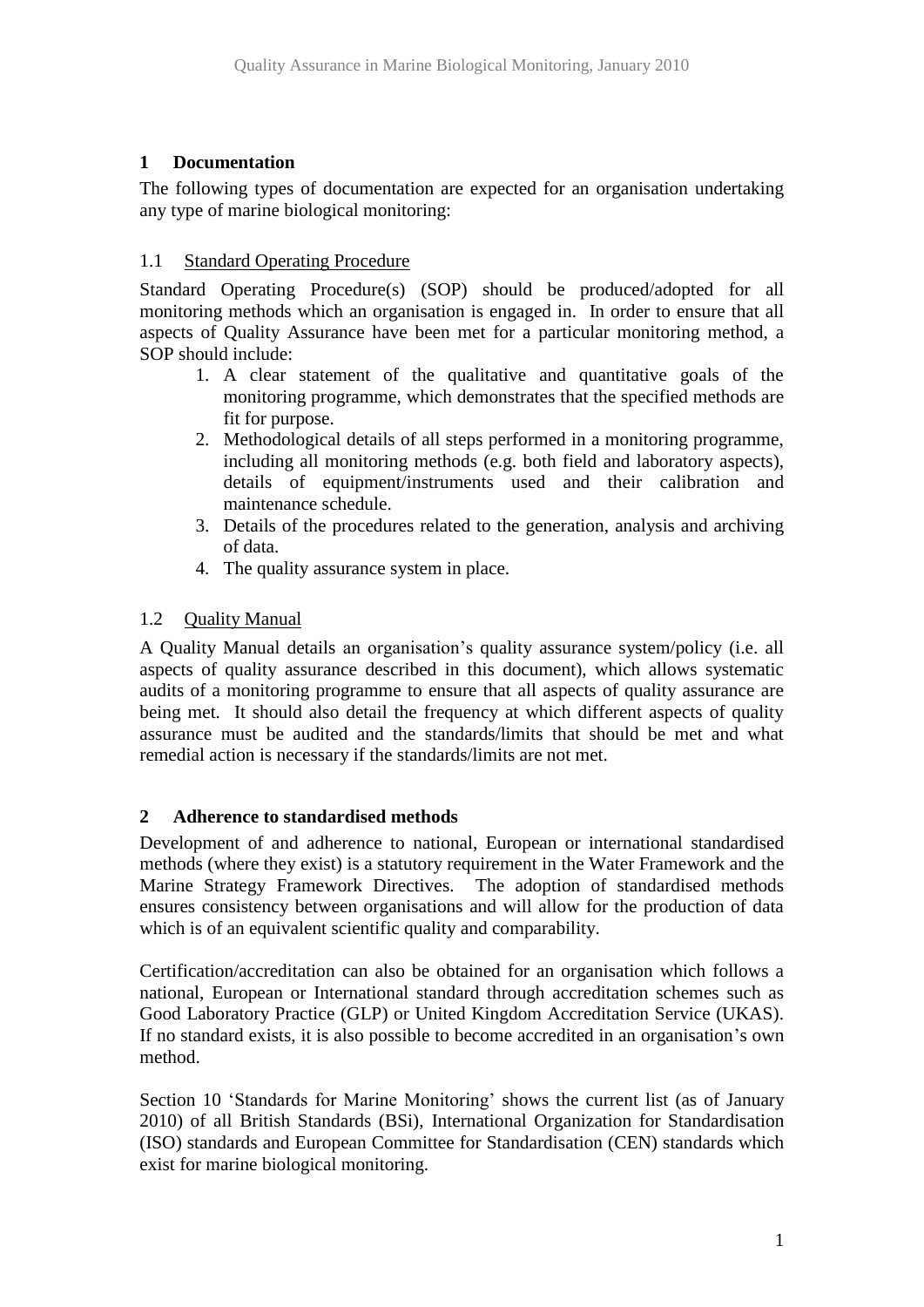Many of the UK government agencies protocols and standards for UK and European marine monitoring programmes are also easily accessible on the Marine Monitoring Protocols Database.

### **3 Adherence to data standards and guidelines**

Adherence to data standards and guidelines (where they exist) on a national, European or international scale is necessary to demonstrate that the data produced from an organisation's monitoring programme is of an equivalent scientific quality and comparability at a national, European or international scale. Such data standards and guidelines include:

- 1. Species lists which contain current taxonomic names and synonyms (e.g. World Register of Marine Species (WoRMS), which is now endorsed by the Healthy and Biologically Diverse Seas Evidence Group (HBDSEG)).
- 2. Data and metadata guidelines which define data and metadata formats to ensure data can be easily and shared in the future (e.g. Marine Environmental Data and Information Network (MEDIN) data guidelines and Mapping European Seabed Habitats (MESH) standards.

### **4 Calibration and maintenance of instrumentation and equipment**

Instrumentation and equipment used in an organisations laboratory and field aspects of monitoring must be subject to routine calibration and maintenance to ensure against bias in results. Maintenance includes the general servicing of equipment and instruments, appropriate cleaning and careful use. Calibration is the operational checks of equipment and instrumentation at specified intervals to ensure the accuracy of data collected.

### **5 Voucher/Reference collection**

For any biological work, a voucher/reference collection containing examples of taxa encountered should be compiled and retained for each monitoring programme. The benefits of a voucher collection are two-fold, as they provide evidence of species identification from a particular monitoring programme (e.g. if any identification queries are raised in the future), and the voucher collection can be used as a reference for future identification of taxa.

A voucher collection can consist of preserved specimens or images of specimens/habitats. Specimens/images should be fully labelled stating at least the taxon/habitat name, sample location and date, and the identifier. Ideally the details recorded (including the taxon/habitat identification) should be confirmed by a second biologist.

#### **6 Taxonomic resources**

A standard collection of taxonomic resources should be used to aid in the identification of marine biological taxa. This, along with the use of a standard species list, will ensure that the identification of taxa follow the current literature. Taxonomic resources can include: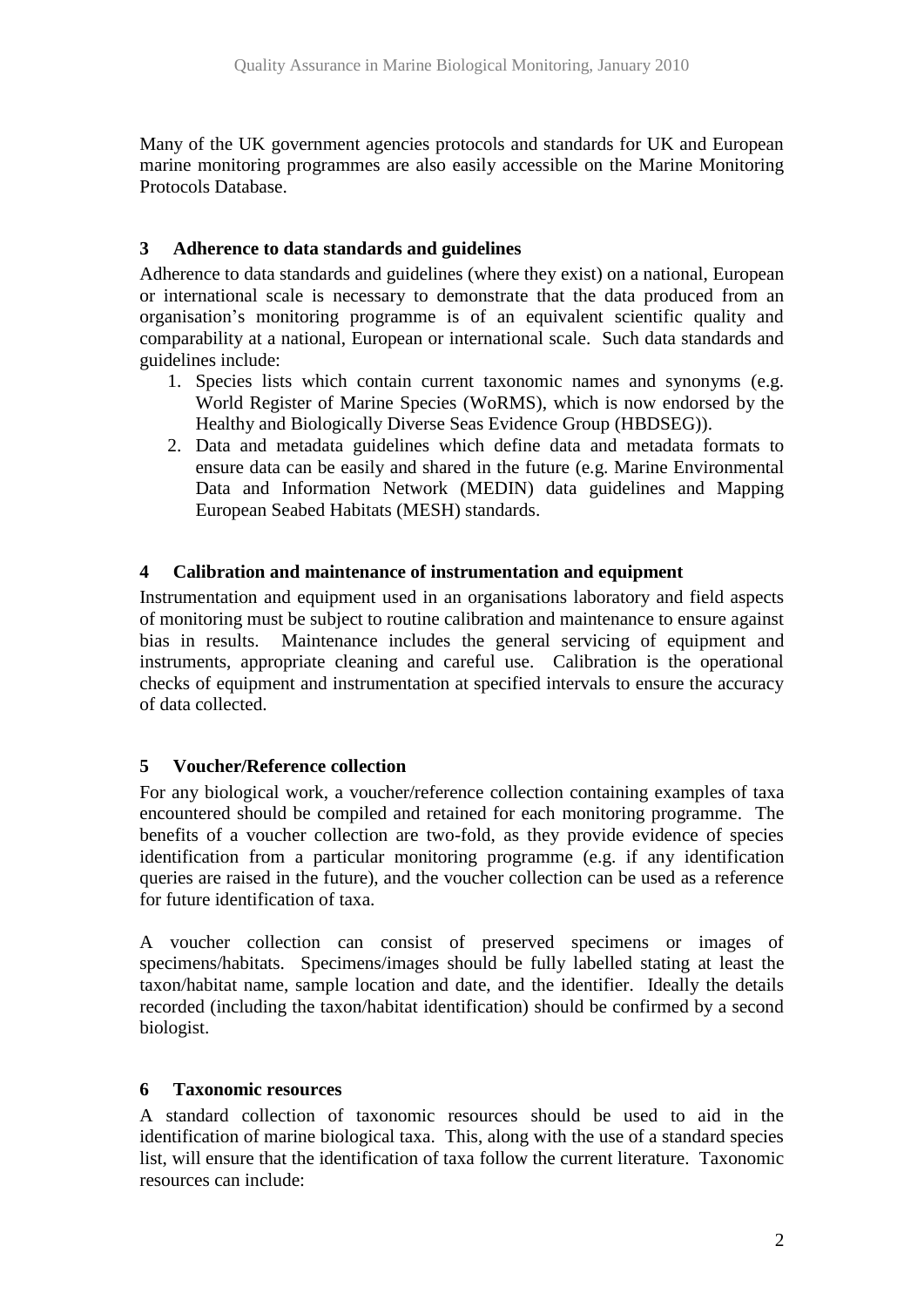- 1. A collection of up to date literature and identification/reference books.
- 2. A comprehensive and regularly updated reference and taxonomic key library.
- 3. Expert second opinion.

### **7 Staff competency**

A minimum competency (education, training, work experience and/or other demonstrated skills) necessary for staff to undergo different types of marine monitoring work must be defined by the organisation. This competency must be checked and documented within a *Training Manual*. For less experienced staff who are undergoing training, appropriate supervision of work should be provided until the required competency in the method is achieved. It is important for an organisation to consider staff competency in order to plan for future succession to maintain a skilled work force. Consideration should be given to ensure at least two staff members are competent in each type of marine monitoring activity.

Individual competency can be improved/maintained through participation in internal or external training in all relevant aspects of marine monitoring work:

### 7.1 Training

Training ensures that staff are competent in specific monitoring methods, and that staff are kept up to date with the current literature and best-practice methods. Training can be done *internally within an organisation*, however participation in *external training through quality assurance, accreditation or qualification schemes* should also be done to demonstrate an organisation's competency is similar to a wider group of organisations to ensure the quality and comparability of data at a larger scale. Training can generally take the form of workshops, proficiency tests or qualifications:

### *7.1.1 Workshops*

A workshop involves the training/teaching of new techniques or taxonomic identification to staff and the sharing of good practice. Workshops can be run internally or externally through universities, museums or marine organisations/associations.

#### *7.1.2 Proficiency tests*

A proficiency test involves a sample, of a known content, being given to a staff member to assess. The staff member is tested on their assessment of the sample, which for biological samples can include their extraction, identification and enumeration of taxa from the sample. For chemical or physical samples a staff member would be tested in the accuracy of their chemical and physical measurements from the sample.

Proficiency tests can be run through an external quality assurance scheme, where they are often referred to as Interlaboratory Comparisons or Ring Tests.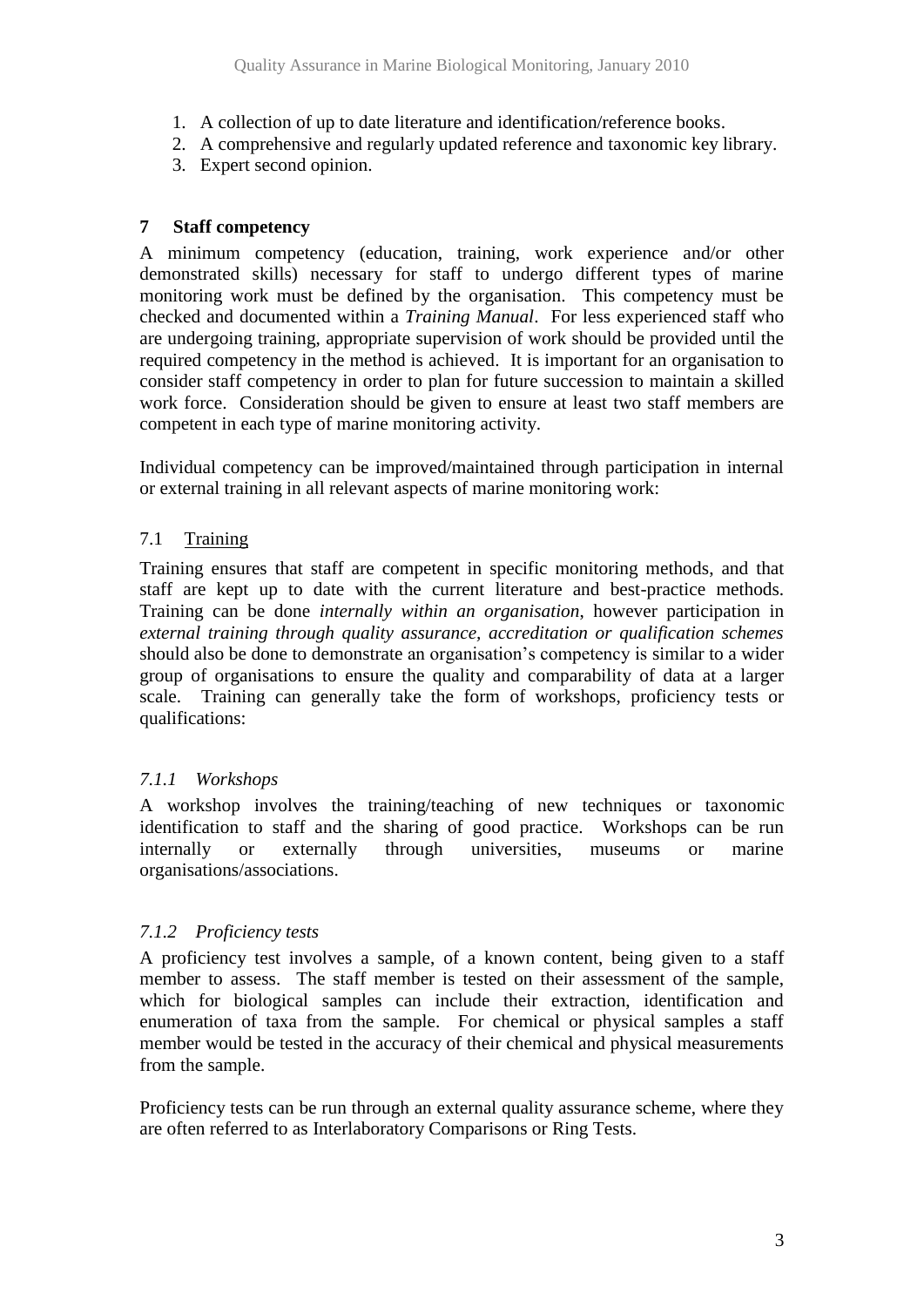## *7.1.3 Qualifications*

Qualifications (additional to tertiary qualifications) such as an Identification Qualification awarded by a professionally recognised institute can demonstrate an individuals proficiency has reached an externally recognised standard at the time of the test.

# **8 Quality Control**

### 8.1 Internal Quality Control

Internal Quality Control (QC) is a system of routine technical checks to measure and control the quality of operational techniques and equipment and data and analysis within an organisation.

QC of operational techniques and equipment is where techniques and equipment are checked against certified reference materials, or repeat analyses are conducted and compared using a control chart (where the precision of measurements are compared against an expected standard/limit of error). QC also includes details of remedial action in cases where expected standards/limits are not met.

QC of data and analysis is where samples are re-checked and compared against the original and compared to an expected standard/limit of error/deviation from the original. This measures the repeatability of the method of analysis, and highlights factors such as inter-worker variability. QC must also include details of remedial action in cases where expected standards/limits are not met.

In general internal QC should be done within an organisation by a staff member who is different from the staff member who conducted the original sample analysis.

Recommended approaches to internal QC can be found in BSi/ISO/CEN standards such as those listed in Section 10 'Standards for Marine Monitoring'.

### 8.2 External Quality Control

Participation in an External Quality Control (QC) or Analytical Quality Control (AQC) scheme is mandatory for organisations involved national monitoring programs such as CSEMP and WFD. External QC involves a selection of samples from an organisation being re-analysed by an external QA scheme. The similarity of the original is compared to the QC sample and a pass or fail flag is given based on a minimum expected standard of similarity. The data from the samples under test may be qualitative, quantitative, continuous or discrete, and derived from laboratory analysis or field survey. By working to a standard set by the external QA scheme, participation in external QC will ensure comparability of data quality across multiple organisations.

The batch of samples associated with sample(s) which are subject to external QC must be retained until QC samples are deemed to have passed (or remedial action of failed samples has been completed satisfactorily). All reports and Statement of Performance certificates provided by the external QA scheme should be filed in the Quality Manual and available for inspection upon request. Samples should be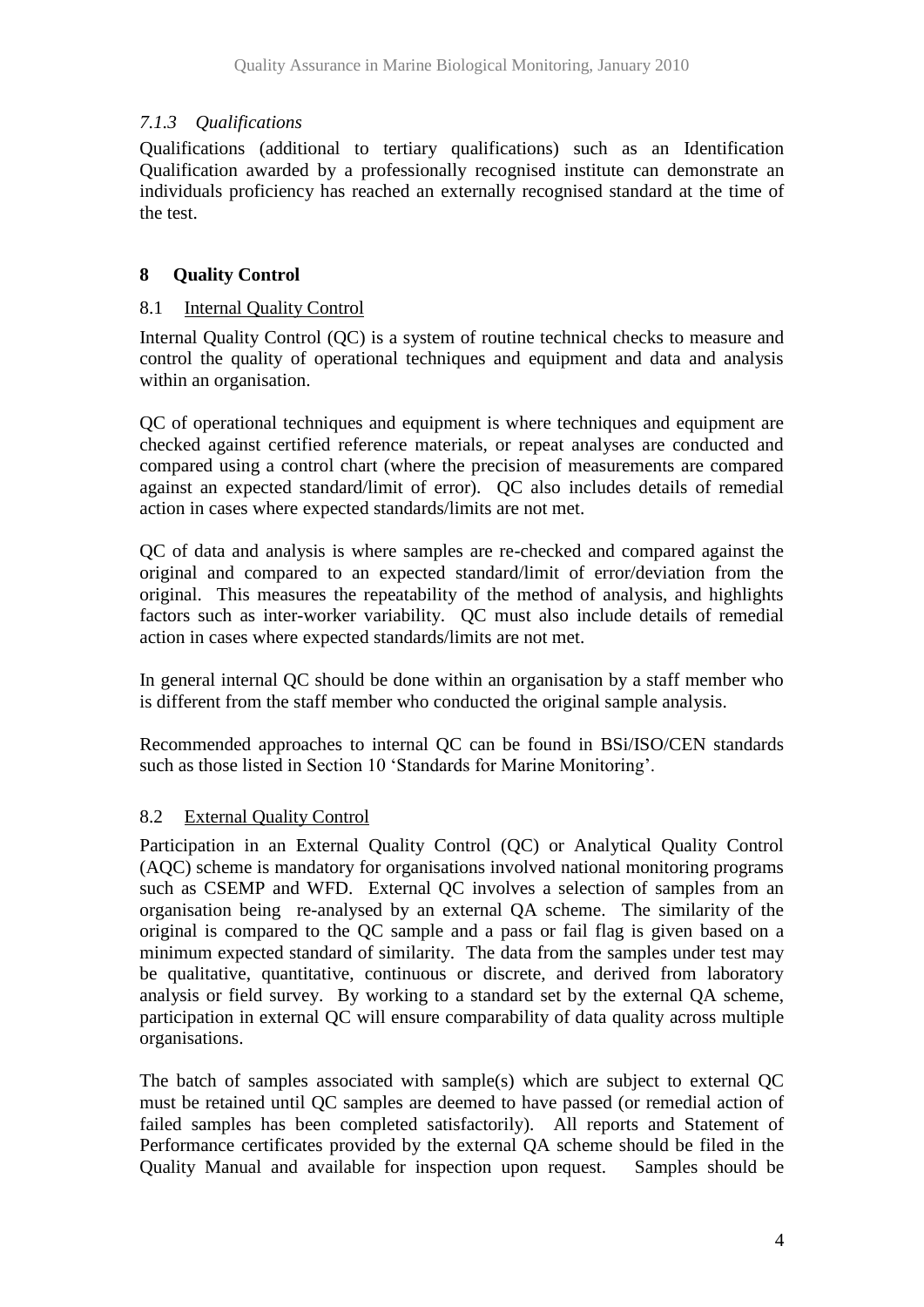flagged as pass/fail prior to being put onto a national database, with failed samples not databased until remedial action has been taken.

In the case of the National Marine Biological Analytical Quality Control (NMBAQC) scheme's Invertebrate component, benthic infaunal samples are re-analysed and the similarity (e.g. Bray-Curtis Similarity Index (BCSI)) of the original sample and the QC sample is compared. A pass or fail flag is given to the participating organisation's sample based on a minimum acceptable similarity (e.g. >90% BCSI). The organisations are required to achieve the scheme's quality standards and complete any required remedial actions.

### **9 Quality Management System**

An organisation should maintain an appropriate quality management system which provides an audit trail of the entire quality assurance system (as outlined in the Quality Manual). The frequency at which audits should be done will be specified in the Quality Manual. Audits ensure that any biases (e.g. inter-worker variability) are controlled so that quality outputs are maintained and confidence in the outputs can be demonstrated. Audits can take many forms, and it is likely that there will be different types of audits for an organisation and all of its marine monitoring practices. The following are the main types of audits that an organisation should complete to ensure they have a working QA system in place:

## 9.1 Quality Control Audit

Examination of in-house QC data, check of appropriate control limits, and corrective action is documented where QC data has breached control limits.

### 9.2 Vertical Audit

A random selection of data points, where each item is traced to the Method, Instrument/Equipment, Calibration and internal QC, and internal or external AQC.

### 9.3 Calibration Audit

Check of equipment calibration certificates, in-house maintenance and checks comply with calibration schedule and actual results documented.

### 9.4 Method Witnessing

Comparison of written procedure to observed procedure under real conditions. Any differences must be resolved through corrective action where needed.

### 9.5 Training Manual

Criteria stating the minimum competency (education, training, work experience and/or other demonstrated skills) necessary for staff to undergo different types of marine monitoring work must be defined in the Training Manual. The competency of each staff member must be signed off initially against all criteria and evidence of ongoing competency must be maintained on a regular basis.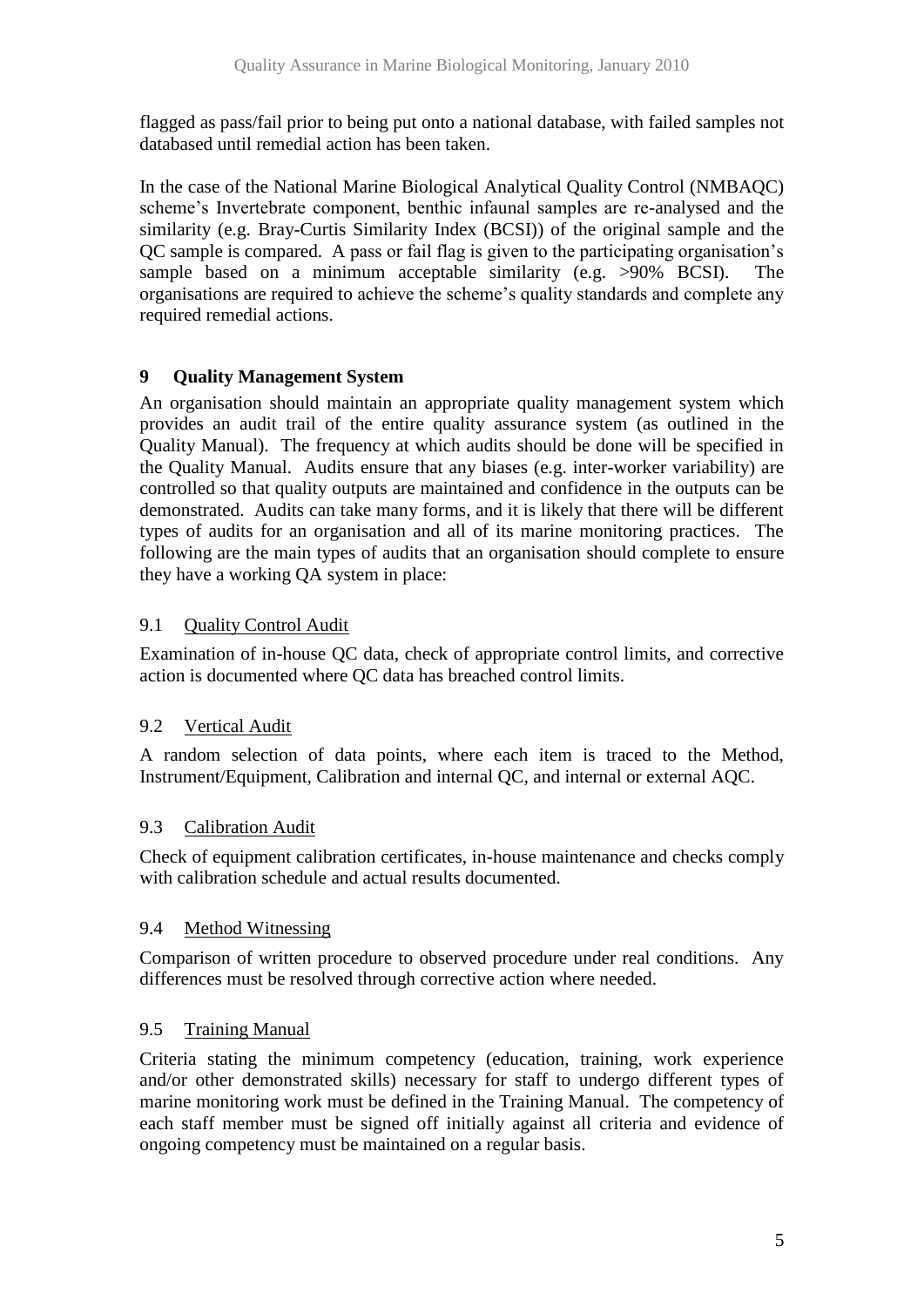#### **10 Standards for Marine Biological Monitoring**

### 10.1 Fish

BS EN 14757:2005. Water quality - Sampling of fish with multi-mesh gillnets. 30pp.

BS EN 14962:2006. Water quality - Guidance on the scope and selection of fish sampling methods. 28pp.

### 10.2 Phytoplankton

BS EN 15204:2006. Water quality - Guidance standard on the enumeration of phytoplankton using inverted microscopy (Utermöhl technique). 46 pp.

BS EN 15972:2009. Water quality - Guidance on quantitative and qualitative investigations of marine phytoplankton. 29 pp.

BS EN 16695. (*Draft for public comment*). Water quality. Guidance on the estimation of algal biovolume.

ASTM D4137 - 82(2012). Standard Practice for Preserving Phytoplankton Samples. 2pp.

ASTM D4148 - 82(2012). Standard Test Method for Analysis of Phytoplankton in Surface Water by the Sedgwick-Rafter Method. 4pp.

### 10.3 Benthic Infauna

BS EN ISO 16665:2013. Water quality - Guidelines for quantitative sampling and sample processing of marine soft-bottom macrofauna.

### 10.4 Epibiota

BS EN 16260:2012. Water quality. Visual seabed surveys using remotely operated and/or towed observation gear for collection of environmental data

EN ISO 19493:2007. Water quality - Guidance on marine biological surveys of hardsubstrate communities. 32 pp.

#### 10.5 General

BS EN ISO 5667-1:2006. Water quality - Sampling - Part 1: Guidance on the design of sampling programmes and sampling techniques. 42 pp.

BS EN ISO 5667-3: 2012. Water quality -Sampling - Part 3: Guidance on the preservation and handling of water samples.

BS EN 16493:2014. Water quality. Nomenclature requirements for the recording of biodiversity data, taxonomic checklists and keys. 16pp.